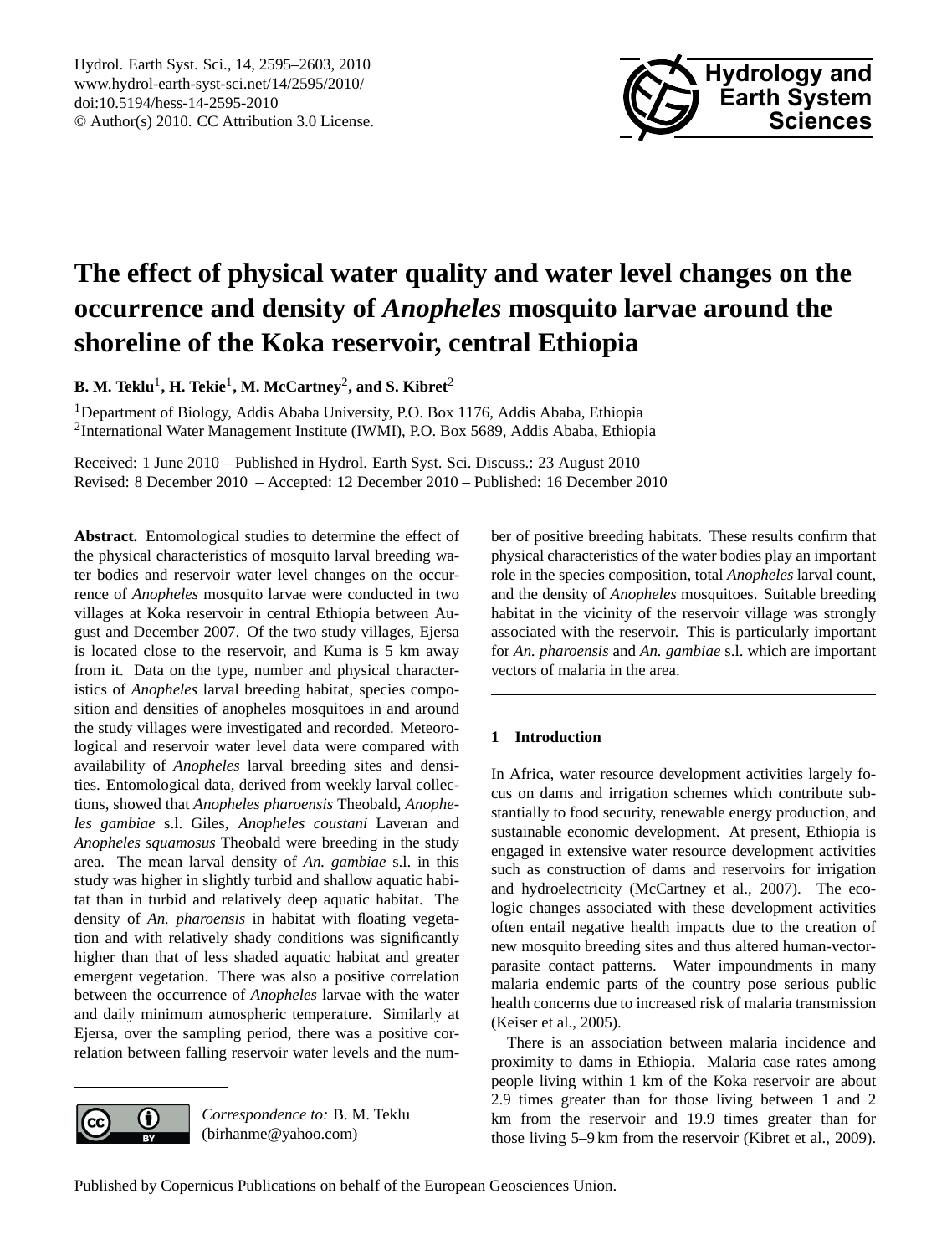In Tigray malaria incidence in young children was found to be seven times higher in communities near dams than those further away (Ghebreyesus et al., 1999). A recent study in the same area showed that, the abundance of adult *Anopheles* mosquitoes in villages near dams was 5.9 to 7.2 times higher than those villages further away from dams (Yohannes et al., 2005).

Villages located near dams or impounded waters are thus subjected to increased malaria incidence mainly due to the presence of abundant and suitable breeding habitats for *Anopheles* mosquitoes which increases the density of the malaria vectors capable of transmitting the disease. Proximity to a dam includes command areas or irrigation water that can serve as *Anopheles* larval development sites. However, this general expectation is valid only if the habitat conditions created match the ecological requirements of the local vectors. In particular, it requires that the new bodies of standing water have sunlight or shade, surrounding vegetation and turbidity etc. compatible with the larval habitat for at least one local mosquito species (Minakawa et al., 1999; Shililu et al., 2003; Keiser et al., 2005).

This study was conducted to investigate the effect of physical water characteristics of recurrently formed *Anopheles* larvae breeding habitat, associated with the rise and fall of water in the Koka reservoir in central Ethiopia.

Few previous studies undertaken in Ethiopia have investigated the impact of source reduction activities on malaria transmission (Yohannes et al., 2005). No study to date has specifically investigated the impact of physical water characteristics on species composition and the abundance of *Anopheles* mosquitoes in association with reservoir water level changes. Understanding the impact of these parameters will lead to better decision making in relation to control activities, since where and how to make interventions will be clearly indicated. Therefore, this study aimed to determine how physical water characteristics, water level changes and other environmental variables, affected the species composition and abundance of *Anopheles* larvae both close to, and at a distance from, the reservoir shoreline.

#### **2 Material and methods**

#### **2.1 Study area**

The Koka dam is located in the Rift Valley of Ethiopia, some 100 km south east of Addis Ababa in the Awash Basin  $(8°41' N$  and  $39°35' E)$  at 1590 m a.s.l. (Fig. 1). The main rainy season starts in June and extends to the end of August/September, while the short rainy season occurs from March to May. The mean annual maximum and minimum temperatures are 30.4 ◦C and 14 ◦C, respectively.

The dam was the first hydropower plant to generate electricity for Addis Ababa and other urban centers. However, it is now multipurpose and, in addition to electricity produc-



Rift Valley (Triangles show the study villages). (Courtesy: International Water Management Institute (IWMI), Addis Ababa, Ethiopia). **Fig. 1.** Map of the Koka area in the middle course of the Ethiopian

tion it is also used for downstream irrigation of the 6000 ha Wonji Sugarcane Project (McCartney et al., 2007). The capacity of the Koka reservoir has declined from 1650 Mm<sup>3</sup> in 1959 to 1186 Mm<sup>3</sup> due to sedimentation over the years. The loss of total storage capacity is estimated to be  $464 \text{ Mm}^3$ , which is 28.1% of the total storage volume of the reservoir (Zewdu, 2005).

grown around the reservoir in the wetland created by the re-The area is characterized by a wide and open plain, suitable for cultivation of agricultural crops. Vegetables are ceding reservoir water, using diesel water pumps to extract the shallow ground water. Sparsely distributed acacia trees are common in the area.

The study was conducted at two sites located at different distances from the Koka reservoir. Ejersa (population 2380) is a reservoir village where the reservoir comes close to the middle of the village during the peak of the rainy season. Kuma (population 4300), the control village is located five km from Ejersa and is always at least 7 km away from the reservoir, even when it is at its maximum extent. Both villages are located at a similar elevation (i.e. 1590 m a.s.l.). In both villages people live in traditional houses or huts called Tukuls.

In Ejersa, there are households that are located only a few meters away from the shore during the rainy season when the reservoir water levels rise. Farmers in the area produce vegetables and some cereals especially between the months July and February. Residents also fish in the reservoir during the rainy season. As the water recedes during the dry season they cultivate the land with potential *mosquito* larval breeding sites, in the form of turbid shoreline puddles, rain pools and irrigation ditches (Plates 1 and 2).

Ten years of monthly climate data as well as the most recent two years of mean daily data were obtained from the National Meteorological Agency (NMA) (Fig. 2). These data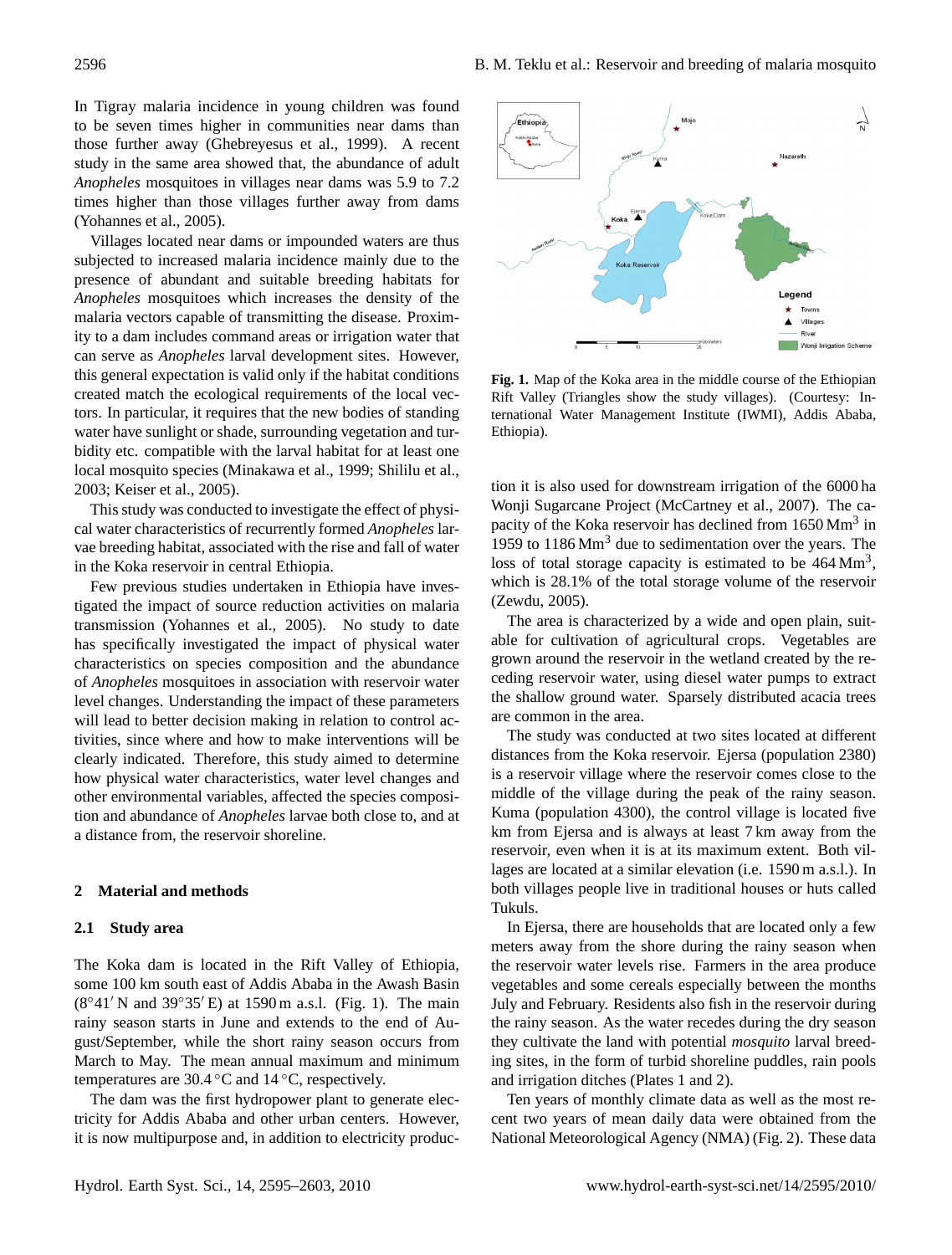

Plate 1. Turbid shoreline puddle with floating aquatic vegetation: an ideal breeding site for *An. pharoensis* in Ejersa, a village around the Koka reservoir.



Fig. 2. Monthly mean maximum and minimum temperature  $(^{\circ}C)$ , rainfall (mm) of the Koka Dam (1998-2007). (Courtesy: National Meteorological 2007). (Courtesy: National Meteorological Agency, Addis Ababa, Ethiopia). relative humidity and rainfall (mm) of the Koka Dam (1998–

comprised observations of minimum and maximum temperature, rainfall and relative humidity. Daily reservoir water levels for the study period were obtained from the Ethiopian Electric Power Corporation (EEPCo).

## **2.2 Larval sampling**

Larval collection was done weekly in the two study villages over the period August–December, 2007. This period was



Plate 2. Agricultural puddle formed during the rainy season: Ideal breeding site of *An. gambiae* s.l. at Kuma village, located 5 km away from the shoreline of the Koka dam.

23 mission in the area (Abose et al., 1998; Kibret et al., 2009). selected because it corresponds to the peak of malaria trans-During each sampling, the entire available breeding habitat within a  $500 \text{ m}^2$  area was visited and checked for the presence of *Anopheles* mosquito larvae. In all potential breeding sites, 3 samples were obtained using a standard (350 ml) dipper. Any larvae collected were pipetted into separate vials and taken to the Nazereth Malaria Control Center Laboratory where they were gently heated to kill the larvae and preserved in a 70% alcohol solution, prior to identification. The third and fourth instar larvae were visually sorted and processed for identification. The larvae were first mounted (using a gum chloral) on a dissecting microscope and later identified to the species level using morphological characteristics (Verrone, 1962).

#### **2.3 Larval habitat characterization**

Along with the collection of anopheline larvae, data on the characteristics of the larval breeding habitats were collected. For each positive habitat identified, water temperature was measured using a thermometer. It was lowered below the water surface and left for two minutes for the thermometer reading to stabilize. It was then withdrawn without touching the bulb end and the temperature was recorded (Minakawa et al., 1999; Shillilu et al., 2003; Yohannes et al., 2005). The turbidity of the larval breeding water was categorized by taking a small sample of water in a glass test tube and comparing it with a white background. Turbidity was classified as simply "turbid" or "slightly turbid". Water depth was measured with a small-labeled stick. Other parameters, including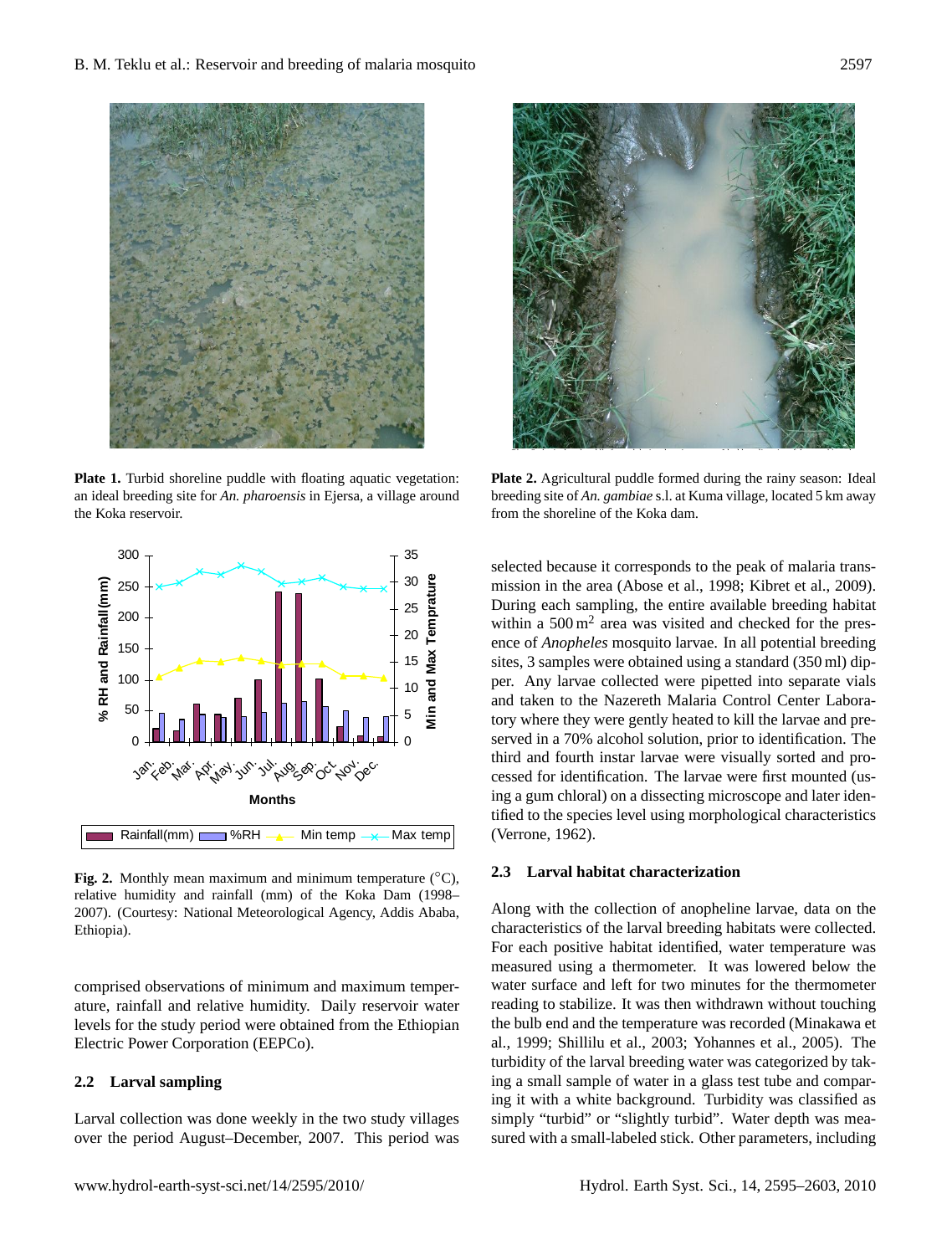| Village | Type of breeding site |              | Number of Anopheles larvae collected* |                |              |               |              |  |  |
|---------|-----------------------|--------------|---------------------------------------|----------------|--------------|---------------|--------------|--|--|
|         |                       | no. positive | An. gambiae s.l.                      | An. pharoensis | An. coustani | An. squamosus | <b>Total</b> |  |  |
| Ejersa  | Shoreline puddles     | 66           | 212(17.4)                             | 926(76.0)      | 53(4.4)      | 27(2.2)       | 1218         |  |  |
|         | Rain pools            | 23           | 208(67.3                              | 90(29.1)       | 2(0.6)       | 9(2.9)        | 326          |  |  |
|         | Agricultural puddles  | 8            | 56(47.5)                              | 59(50.0)       | 1(1.0)       | 2(2.0)        | 101          |  |  |
|         | Total                 | 97           | 476(28.9)                             | 1075(65.3)     | 56(3.4)      | 38(2.3)       | 1645         |  |  |
| Kuma    | Shoreline puddles     | $\mathbf{0}$ | NA                                    | NA             | NA           | NA            | NA           |  |  |
|         | Rain pools            | 16           | 95(83.3)                              | 17(14.9)       | 2(1.8)       | 0(0)          | 114          |  |  |
|         | Agricultural puddles  | 6            | 33(86.8)                              | 5(13.2)        | 0(0)         | 0(0)          | 38           |  |  |
|         | Total                 | 22           | 128(84.2)                             | 22(14.5)       | 2(0)         | 0(0)          | 152          |  |  |

**Table 1.** Anopheles larval count in different types of breeding habitats in the two study sites during the study period (August– December 2007).

<sup>∗</sup> Values in parenthesis are percentages of total larvae collected at each type of breeding habitat.  $NA = not available$ .

surface area, exposure to sunlight, presence and types of vegetation and type of substratum (i.e. muddy or rocky) were observed and recorded (Minakawa et al., 1999; Shillilu et al., 2003; Yohannes et al., 2005).

#### **2.4 Data analysis**

All the data were entered into Microsoft Excel and analyzed using SPSS version 13 statistical software (SPSS Inc, Chicago, IL, USA). The Chi-square test was used to compare total number of larvae in different types of aquatic habitat and an independent sample t-test was used to analyze the relationship between mean larval densities and different physical characteristics of the habitat. Weekly changes in reservoir water levels were computed by subtracting the value of the water level at the start of the week from that at the end of the week. Descriptive statistics and bivariate correlations were used to determine the strength of association between larval density and the independent variables including atmospheric temperature (min and max), water temperature and reservoir water level.

# **3 Results**

# **3.1 Larval species composition**

The number of positive sites encountered throughout the sampling period was 97 for the reservoir village and 22 for the non-reservoir village. At Ejersa 66 (i.e. 68%) of the breeding habitat was shoreline puddles. In contrast, rain pools dominated (i.e. 83.3%) at Kuma.

A total of 1797 mature larvae of *Anopheles* mosquitoes were collected from both study villages during the study period. Of these 1645 (91.4%) were from Ejersa and 152 (8.6%) were from Kuma. *An. pharoensis* Theobald *An. gam-* *biae* s.l. Giles presumably *An*. *arabiensis* (Abose et al., 1998), *An. coustani* Laveran and *An. squamosus* Theobald constitute the anopheline fauna in the study area (Table 1).

Significantly higher numbers of both *An. gambiae* s.l.  $(X^2 = 200.5, df = 1, p < 0.05)$  and An. pharoensis  $(X^2 = 942.8, df = 1, p < 0.05)$  were found at Ejersa than at Kuma.

# **3.2 Larval density and habitat preference in the two villages**

At Ejersa, of the total 1645 mature larvae, 1218 (74%) were collected from shoreline puddles. These comprised 212 (17.4%) *An. gambiae* s.l., 926 (76.0%) *An. pharoensis*, 53 (4.4%) *An. coustani* and 27 (2.2%) *An. squamosus.* Shoreline puddles were the main habitat for the breeding of *An. pharoensis* in Ejersa. In Kuma, the most common breeding habitat was seasonal rain pools and agricultural puddles (Table 1).

# **3.3 Density of** *Anopheles* **larvae at different sampling periods**

In Ejersa, the peak larval density of *An. pharoensis* was recorded in mid October (9th sampling week) (50 larvae/100 dips). At Kuma, the highest larval density of *An. gambiae* s.l. was also recorded in mid October (8th sampling week) (33.5 larvae/100 dips) (Fig. 3).

# **3.4 Turbidity, depth, vegetation, intensity of shade and larval density**

The combined data on mean larval density from Ejersa and Kuma showed that *An. gambiae* s.l. was greater in slightly turbid and shallow aquatic habitat than in turbid and deep aquatic habitat ( $F = 16.97$ ,  $p < 0.05$  and  $F = 6.03$ ,  $p < 0.05$ ).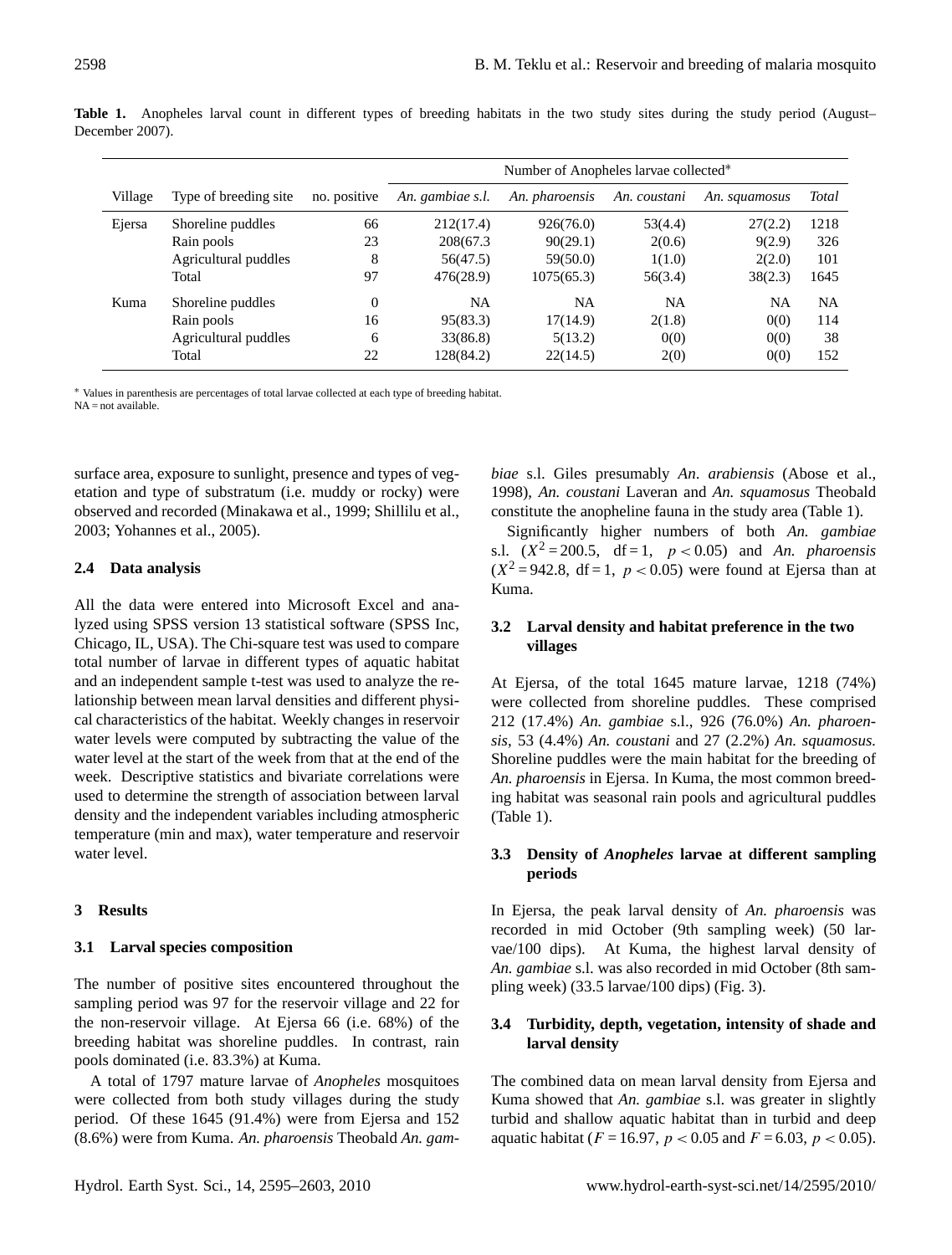

Fig. 3. Mean number of larvae (Number of larvae/100 dips) of *An. gambiae* s.l. and *An. pharoensis* for the villages of Ejersa and Kuma ( $n = 16$  surveys).

In contrast, the density of *An. gambiae* s.l. larvae was greater in habitat with emergent aquatic vegetation and relatively open sunlit conditions ( $F = 11.14$ ,  $p < 0.05$  and  $F = 10.77$ ,  $p < 0.05$ ) (Table 2).

The mean larval density of *An. pharoensis* in turbid aquatic habitat was found to be significantly higher than that of slightly turbid aquatic habitat ( $F = 13.82$ ,  $p < 0.05$ ). The density of *An. pharoensis* in aquatic habitat with floating vegetation and with relatively shady conditions was significantly higher than that of the aquatic habitat with more light and more emergent vegetation ( $F = 15.75$ ,  $p < 0.05$  and  $F = 10.56$ ,  $p < 0.05$ ). Depth of larval habitat had no significant effect on the mean larval density of *An. pharoensis* in the study area ( $F = 0.84$ ,  $p > 0.05$ ) (Table 2).

## **3.5 Larval breeding water temperature, water level and larval density**

In this study, the water temperature recorded throughout the study period ranged between 18 °C and 27.2 °C for breeding habitat at Ejersa, and between  $22.5\,^{\circ}\text{C}$  and  $25.5\,^{\circ}\text{C}$  at Kuma (Table 3). The water temperature of the larval breeding sites was entirely dependent on the variation in the atmospheric temperature. The reservoir water level increased at the start of the sampling period with the highest water level recorded in mid September (110.6 m above local datum). Subsequently it fell, reaching a minimum at the end of sampling period in December (108.8 m above local datum). At Ejersa, the number of positive breeding sites dropped to zero by mid-December (during the 15th sampling week) even though the number of potential breeding sites (i.e. shoreline puddles) was actually increasing (Fig. 4).

Weekly changes in water level of the Koka reservoir had a positive correlation with the number of positive larval habitats at Ejersa ( $r^2 = 0.34$ ,  $p < 0.05$ ) (i.e. as reservoir wa-



Fig. 4. Water Level (m) of the Koka reservoir, number of positive breeding sites, and number of potential breeding sites (August– December 2007).

ter levels fell the number of positive sites decreased). No correlation existed between weekly change in water level (m) and the number of potential breeding habitats observed  $(r^2 = 0.19, P > 0.05)$ . Absolute water level (m) of the Koka reservoir indicated no correlation with the number of neither positive breeding habitats nor potential breeding habitats  $(r^2 = 0.16, p > 0.05 \text{ and } r^2 = 0.22, p > 0.05).$ 

## **3.6 Meteorological variables and larval breeding activity of** *Anopheles* **mosquitoes**

At Ejersa, the minimum atmospheric temperature was found to be slightly positively correlated with the densities of both An. gambiae s.l. and An. pharoensis  $(r^2 = 0.29$  and 0.26,  $p < 0.05$ ) (Table 4). At Kuma only rainfall showed a positive correlation with mean larval density of *An. pharoensis*  $(r^2 = 0.33, p < 0.05)$ , while no correlation existed between the remaining meteorological variables and mean larval density of *An. gambiae* s.l. and *An. pharoensis* (Table 4).

#### **4 Discussion**

The major finding of this study is that both species diversity and abundance are significantly greater in the village located close to the reservoir than they are in the village further away. The larvae of the two major malaria vectors in the area were found in much greater numbers in the reservoir village than in the control village. Both the physical water quality of the breeding habitat and the surrounding environmental factors (especially minimum and maximum daily atmospheric temperature) affect the breeding of malaria mosquitoes.

The occurrence of *An. pharoensis* larvae in Ejersa was significantly higher than in Kuma. The major reason for this was that the reservoir site provided shoreline puddles suitable for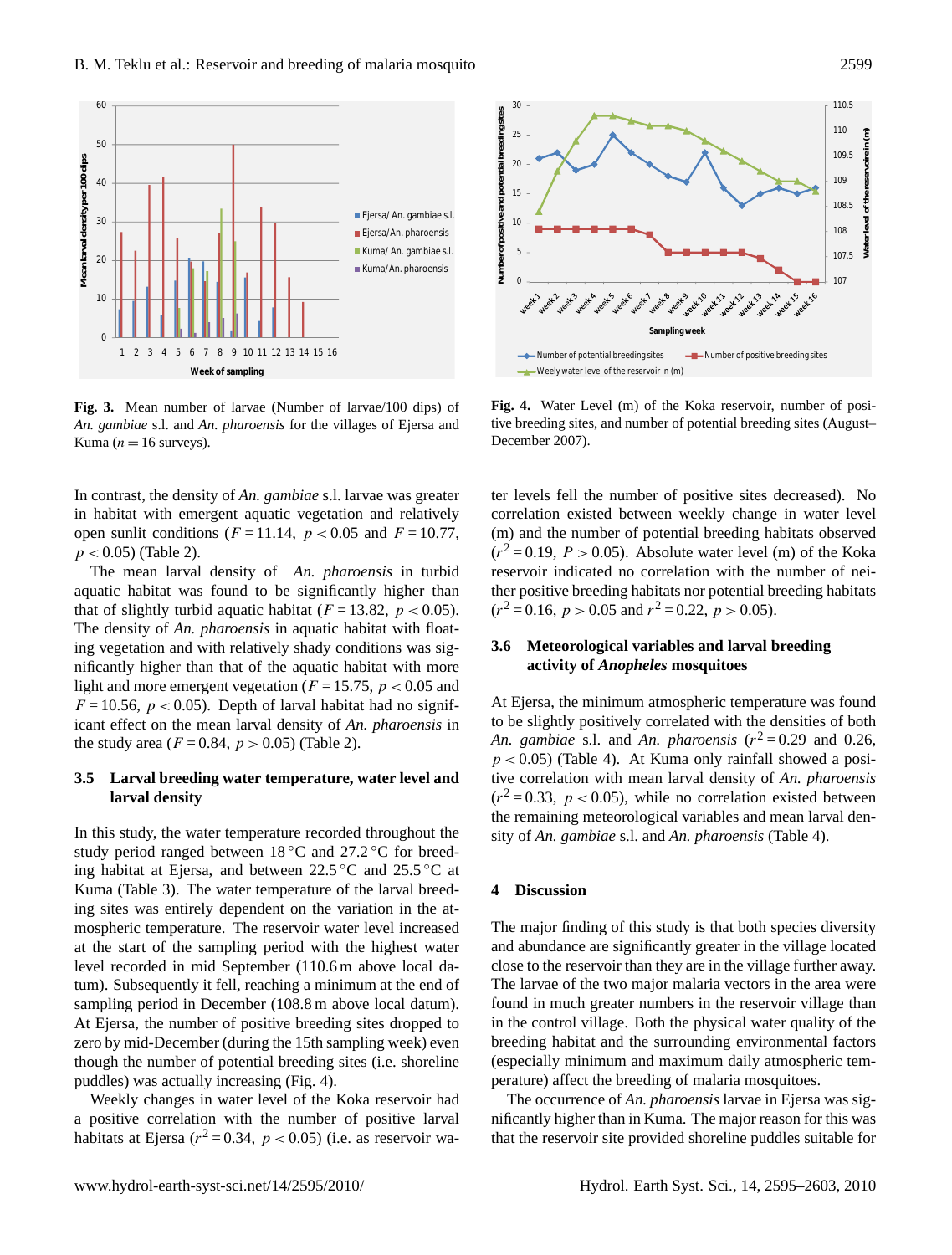|                  |                        |                 | Number of larvae per 100 dips |       |           |  |
|------------------|------------------------|-----------------|-------------------------------|-------|-----------|--|
|                  | Habitat                |                 |                               |       |           |  |
| Species          | <b>Characteristics</b> |                 | Mean $\pm$ SE                 | F     | P         |  |
| An. gambiae s.l. | Turbidity              | Turbid          | $5.55 \pm 0.25$               | 16.97 | $0**$     |  |
|                  |                        | Slightly turbid | $20.13 \pm 0.46$              |       |           |  |
|                  | $Depth^{\dagger}$      | Deep            | $8.55 \pm 0.5$                |       |           |  |
|                  |                        | Shallow         | $15.54 \pm 0.47$              | 6.03  | $0.02*$   |  |
|                  | Vegetation             | Emergent        | $23.31 \pm 0.67$              | 11.14 | $0.001**$ |  |
|                  |                        | Floating        | $6.93 \pm 0.41$               |       |           |  |
|                  | Intensity of shade     | Light           | $19.64 \pm 0.46$              | 10.77 | $0.001**$ |  |
|                  |                        | Shade           | $6.09 \pm 0.29$               |       |           |  |
| An. pharoensis   | Turbidity              | Turbid          | $32.37 \pm 1.11$              | 13.82 | $0^{**}$  |  |
|                  |                        | Slightly turbid | $12.2 \pm 0.85$               |       |           |  |
|                  | $Depth^{\dagger}$      | Deep            | $21.34 \pm 1.46$              | 0.84  | 0.363     |  |
|                  |                        | Shallow         | $24.03 \pm 0.96$              |       |           |  |
|                  | Vegetation             | Emergent        | $10.08 \pm 0.88$              | 15.75 | $0^{**}$  |  |
|                  |                        | Floating        | $31.11 \pm 1.01$              |       |           |  |
|                  | Intensity of shade     | Light           | $12.86 \pm 0.9$               | 10.56 | $0.002**$ |  |
|                  |                        | Shade           | $31.56 \pm 1.11$              |       |           |  |

**Table 2.** Physical habitat characteristics and mean larval density (no. of larvae per 100 dips) of *An. gambiae* s.l. and *An. pharoensis* in Ejersa.

∗∗ Significant at p < 0.01 , <sup>∗</sup> Significant at p < 0.05

<sup>†</sup> Aquatic habitats <0.25 cm in depth are categorized as shallow and those >0.25 cm in depth are categorized as deep.

the breeding of this species. Previous studies have shown that *Anopheles gambiae* s.l. prefers open, shallow and temporary breeding habitat (Coeteez et al., 2002) while *An. pharoensis* flourishes in shaded, permanent water bodies with large vegetated areas, characterized by floating plants (Gillies and De Mellion, 1968; Carrara et al., 1990).

Shoreline puddles are turbid by nature and have lots of aquatic vegetation floating in them. Such habitat may exist for a considerable period of time because they are created in areas where the ground water level is close to the surface and this increases the longevity of the puddles (Fillinger et al., 2004). The size of such puddles is much greater and typically they are deeper than the rain pools and agricultural puddles (Keiser et al., 2008). This result is consistent with others in northern Ethiopia (Yohannes et al., 2005) and others at Koka that have shown villages located close to the reservoir were characterized by significant numbers of shoreline puddles whilst control villages were characterized by fewer and less extensive breeding sites, created mainly by rainfall (Kibret et al., 2009).

Generally mean larval density of *An. gambiae* s.l. was greater in slightly turbid and shallow aquatic habitat than in turbid and deep aquatic habitat. Similarly larval density of *An. gambiae* s.l. was greater in habitat with emergent aquatic vegetation and with relatively open sunlit conditions. Many of the rain pools and agricultural puddles were characterized by slightly turbid conditions with muddy substrate. These breeding sites were ephemeral and tended to dry in a relatively short period of time. This result is consistent with past observations that *An. gambiae* s.l. prefers breeding habitat

with relatively less shade, muddy substrate and slight turbidity (Minakawa et al., 1999). In such a microenvironment, the soil substrate provides nutrients for the enrichment of bacteria that serve as a food source for larvae, and possibly as oviposition attractants.

The mean larval density of *An. pharoensis* in turbid aquatic habitat was significantly higher than in that with slightly turbid conditions. The major reason for this was that *An. pharoensis* prefers turbid aquatic breeding habitat (Gillies and De Mellion, 1968; Carrara et al., 1990). The density of *An. pharoensis* in aquatic habitat with floating vegetation and with relatively shady conditions was found to be higher than that of aquatic habitat with more light and greater emergent vegetation. The depth of puddles made no difference to the mean larval density of *An. pharoensis.*

These results confirm that the colonization of habitat by specific species of local *Anopheles* larvae is to a large extent governed by the physical characteristics of that habitat. Similar studies conducted in Eritrea indicated that turbidity, depth of puddle and water current were the physical parameters that made a significant difference in mean larval abundance (Shililu et al., 2003). These physical characteristics were also reported to bring about significant variation in mean larval density in different aquatic habitat (Jacob et al., 2005).

In this study, minimum atmospheric temperature was found to be positively correlated with mean larval density of *An. pharoensis* and *An. gambiae* s.l. at Ejersa but not at Kuma. Water temperature was found to be strongly positively correlated with mean larval density of the two dominant species, *An. pharoensis* and *An. gambiae* s.l. at Ejersa.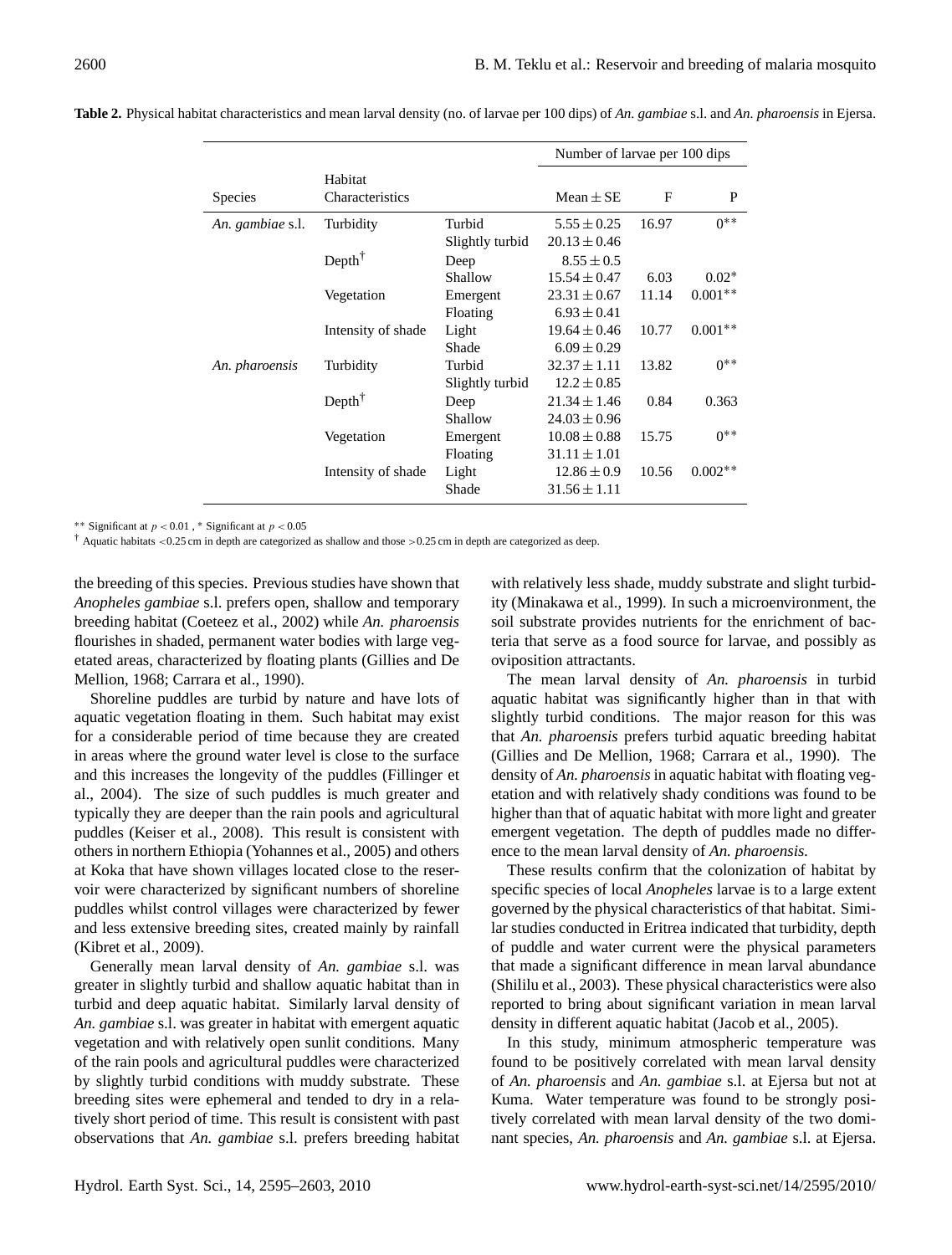|                   | Ejersa                           |                  |                 | Kuma                             |                  |                |  |
|-------------------|----------------------------------|------------------|-----------------|----------------------------------|------------------|----------------|--|
|                   | Mean larval Density Per 100 Dips |                  |                 | Mean larval Density Per 100 Dips |                  |                |  |
| Sampling<br>weeks | Water $T^0$                      | An. gambiae s.l. | An. pharoensis  | Water $T^0$                      | An. gambiae s.l. | An. pharoensis |  |
| 1                 | 20.22                            | $7.4 \pm 1.0$    | $27.37 \pm 3.7$ | $(-)$                            | $(-)$            | $(-)$          |  |
| 2                 | 24.44                            | $9.5 \pm 1.1$    | $22.54 \pm 3.0$ | $(-)$                            | $(-)$            | $(-)$          |  |
| 3                 | 25.11                            | $13.2 \pm 1.3$   | $39.5 \pm 4.7$  | $(-)$                            | $(-)$            | $(-)$          |  |
| 4                 | 23.11                            | $5.9 \pm 0.9$    | $41.5 \pm 2.8$  | $(-)$                            | $(-)$            | $(-)$          |  |
| 5                 | 23.8                             | $14.8 \pm 1.8$   | $25.8 \pm 2.7$  | 22.5                             | $7.7 \pm 0.2$    | $2.4 \pm 0.4$  |  |
| 6                 | 25.73                            | $20.7 \pm 1.2$   | $19.70 \pm 2.5$ | 23.4                             | $18.0 \pm 0.8$   | $1.30 \pm 0.2$ |  |
| 7                 | 21                               | $19.8 \pm 1.4$   | $14.6 \pm 2.1$  | 25.5                             | $17.2 \pm 1.2$   | $4.0 \pm 0.6$  |  |
| 8                 | 23                               | $14.5 \pm 0.7$   | $27.1 \pm 1.6$  | 23.6                             | $33.4 \pm 2.7$   | $5.1 \pm 0.9$  |  |
| 9                 | 26.33                            | $1.7 \pm 0.2$    | $50.0 \pm 1.3$  | 24.3                             | $25.0 \pm 1.4$   | $6.3 \pm 0.5$  |  |
| 10                | 27.2                             | $15.6 \pm 0.6$   | $16.9 \pm 0.8$  | $(-)$                            | $(-)$            | $(-)$          |  |
| 11                | 26.2                             | $4.4 \pm 0.8$    | $33.8 \pm 0.9$  | $(-)$                            | $(-)$            | $(-)$          |  |
| 12                | 18.2                             | $7.9 \pm 0.2$    | $29.8 \pm 0.7$  | $(-)$                            | $(-)$            | $(-)$          |  |
| 13                | 18                               | $(-)$            | $15.63 \pm 0.8$ | $(-)$                            | $(-)$            | $(-)$          |  |
| 14                | 18                               | $(-)$            | $9.3 \pm 0.5$   | $(-)$                            | $(-)$            | $(-)$          |  |
| 15                | $(-)$                            | $(-)$            | $(-)$           | $(-)$                            | $(-)$            | $(-)$          |  |
| 16                | $(-)$                            | $(-)$            | $(-)$           | $(-)$                            | $(-)$            | $(-)$          |  |

**Table 3.** Mean water temperatures and larval density of *An. gambiae* s.l. and *An. pharoensis* in different sampling interval during the study period (August–December 2007).

(−) Indicates no temperature reading since there was no positive breeding habitats.

According to Shililu et al. (2003), water temperature was positively correlated to larval density in Eritrea ( $r^2 = 0.03$ ,  $P < 0.01$ ). Studies conducted on water temperature preference indicate that *An. gambiae* s.l. is tolerant to relatively high water temperatures (McCrae, 1983; Minakawa et al., 1999). In open sunlit rain pools water temperature sometimes reaches 40 ◦C. The larvae of *An. gambiae* s.l. have the capacity to survive and may even develop more rapidly as the water temperature increases. This might be because higher temperatures encourage better development of eggs or warmer water temperatures allow the development of more microorganisms that are used for food by the larvae (McCrae, 1983; Minakawa et al., 1999).

By the end of the study period all the breeding sites in Kuma were dry and at Ejersa only relatively new shoreline puddles remained. For this reason almost all the breeding sites visited were negative for anopheline larvae. The sharp decrease in the atmospheric temperature of the area, in association with windy conditions, which might prevent adult mosquitoes from reaching the shoreline puddles to lay eggs, possibly explain the absence of anopheline larvae in the remaining breeding sites.

Another study conducted at Koka has indicated that the abundance of *Anopheles* larvae along the reservoir shoreline is affected by water level changes, with faster rates of reservoir recession resulting in reduced abundance (Kibret el al., 2009). In the current study, a similar finding was made: weekly water level changes were found to be positively correlated with the number of positive breeding habitats. As water levels fell the amount of positive breeding habitat also decreased. This was despite the fact that, though not statistically significant, the amount of potential breeding habitat increased as water levels dropped. This confirms that the presence of suitable breeding habitat is not the only factor determining the presence of larvae. Climatic and other environmental variables also play a major role in determining the abundance of anopheline larvae.

#### **5 Conclusions**

In this study, physical water quality was found to be an important factor in variation in the abundance and species composition of Anopheles larvae. Reservoir water level changes were the main reason for the creation of potential breeding habitats (i.e. shore line puddles) in the reservoir village. However, both water and atmospheric temperature fluctuations were also found to be important sources of differences in larval density over time.

Three major *Anopheles* mosquitoes breeding habitats were identified: shoreline puddles, rain pools and agricultural puddles. Shoreline puddles were the major type of breeding habitat in the reservoir village.

The occurrence of *An. pharoensis* and *An*. *gambiae* s.l., principal vectors of malaria in Ethiopia, in the reservoir village was much higher than in the non-reservoir village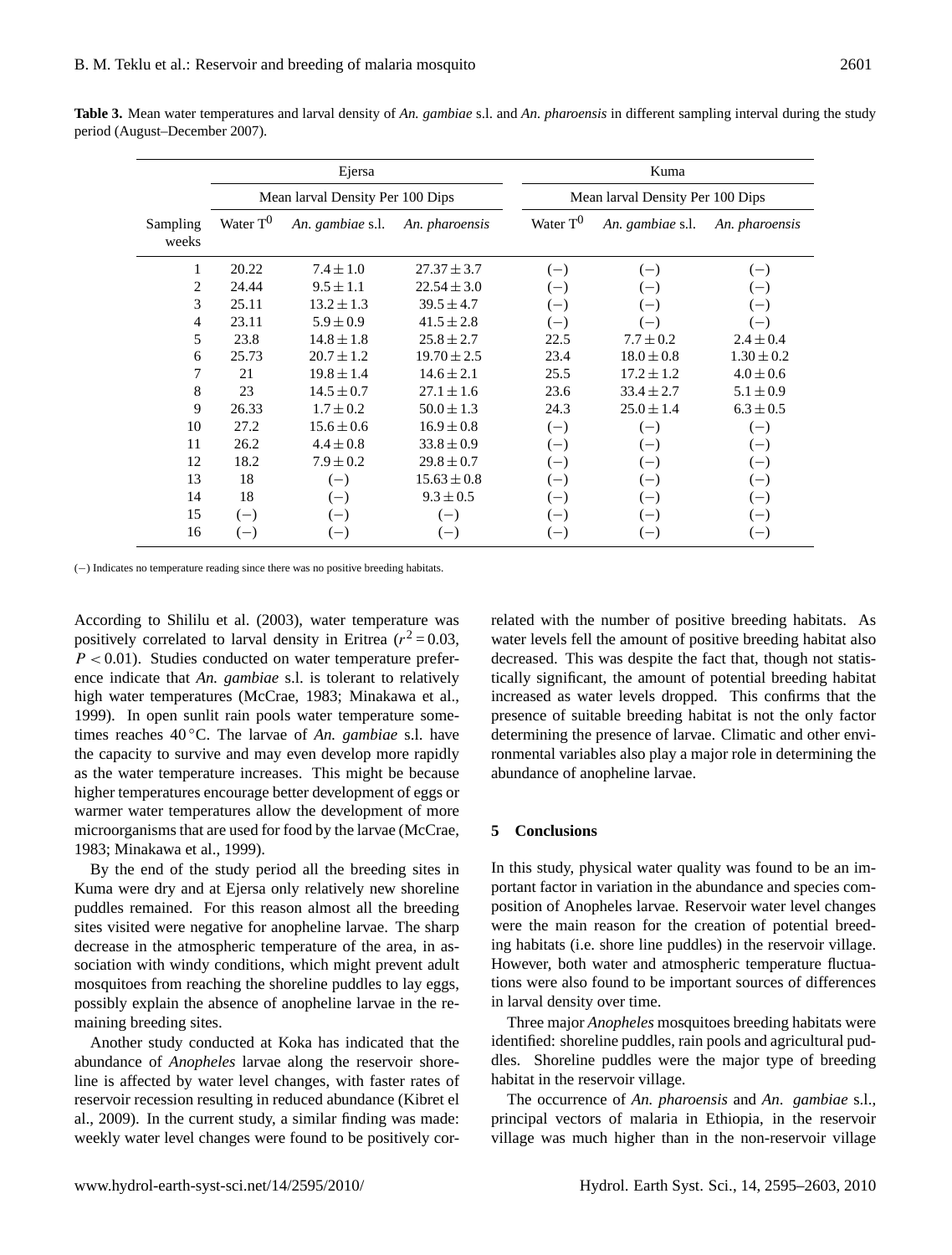|        |                         | An. gambiae |           | An. pharoensis |           |
|--------|-------------------------|-------------|-----------|----------------|-----------|
|        |                         | $r^2$ value | $p$ value | $r^2$ value    | $P$ value |
| Eiresa | Daily mean temperature  | 0.20        | 0.079     | 0.20           | 0.079     |
|        | Min. atm. temperature   | 0.29        | $0.030*$  | 0.26           | $0.044*$  |
|        | Max. atm. temperature   | 0.00        | 0.902     | 0.02           | 0.592     |
|        | Total rainfall          | 0.09        | 0.234     | 0.09           | 0.234     |
| Kuma   | Dailey mean temperature | 0.02        | 0.604     | 0.00           | 0.838     |
|        | Min. atm. temperature   | 0.03        | 0.516     | 0.03           | 0.488     |
|        | Max. atm. temperature   | 0.00        | 0.939     | 0.04           | 0.483     |
|        | Total rainfall          | 0.33        | $0.020*$  | 0.15           | 0.135     |

**Table 4.** Correlation between abundance of *An. gambiae* s.l. and *An. pharoensis* with daily mean atmospheric temperature (◦C), atmospheric minimum and maximum temperature (◦C) and total rainfall (mm) at Ejersa and Kuma.

 $*$  Significant at  $p < 0.05$ .

mainly because of the availability of shoreline puddles suitable for breeding. The occurrence of *An. gambiae* s.l. was also greater than that of the non-reservoir village in which the effect of the dam was not observable.

The occurrence of *An. pharoensis* was greater in turbid aquatic habitat with floating vegetation. These were the principal characteristics of the shoreline puddles. *Anopheles gambiae* s.l. occurred in shallow slightly turbid habitat with emergent vegetation and open sunlit conditions.

The species diversity, chemical habitat characteristics, water holding capacity of the soil and longevity of breeding habitats need to be thoroughly investigated in the future to generate detailed baseline data which will serve as a basis for proper water management activities for malaria risk mitigation.

*Acknowledgements.* This work was supported in part by the Challenge Program for Water and Food, a program of the Consultative Group for International Agricultural Research. The authors are grateful to the Oramia Health Authority for the use of facilities at the Nazareth Malaria Control Centre. They are also grateful to the Ethiopian Electric Power Corporation and the Ethiopian National Meteorological Agency for the provision of data.

Edited by: M. Gebremichael

#### **References**

- Abose, T., Ameneshewa, B., Teklehaimanot, A., Tulu, A., Colluzi, M., Petrarca, V., and Petrangeli, G.: Cytogenetic studies on the *Anopheles gambiae* complex species in Ethiopia, Ethiopian Journal of Health Development, 12, 81–83, 1998.
- Carrara, G., Petratca, V., Niang, M., and Coluzzi, M.: *Anopheles pharoensis* and transmission of *Plalsmodium falciparum* in the Senegal River delta, West Africa, Med. Vet. Entomol., 4, 421– 424, 1990.
- Cotezee, M., Coaig, M., and Sueur, D.: Distribution of Africa malaria mosquitoes belonging to the *Anopheles gambiae* complex, Parasitology Today, 16, 74–77, 2002.
- Fillinger, U., Sonye, G., Killin, F., Knols, B., and Becker, N.: The practical importance of permanent and semi permanent habitats for controlling aquatic stages of *Anopheles gambiae* s.l. mosquitoes: operational observation from a rural town in western Kenya, Tropical Medicine and International Health, 9, 1274–1289, 2004.
- Ghebreyesus, T., Haile, M., Witten, K., Getachew, A., Yohannes, A., Yohannes, M., Teklehaimanot, H., and Lindsay, S.: Incidence of malaria among children living near dams in northern Ethiopia: Community based incidence survey, British Medical Journal, 319, 663–666, 1999.
- Gillies, M. and De Meillon, B.: The Anopheline of Africa South of the Sahara. Johannesburg: Publications of South Africa Institute of Medical Research, South Africa, pp. 343, 1968.
- Jakob, B., Kristopher, Arheart, K., Griffith, D., Mbogo, C., Githeko, A., Regens, J., Githure, J., Novak, R., and Beier, J. : Evaluation of Environmental Data for Identification of *Anopheles* (Diptera: Culicidae) Aquatic larval habitats in Kisumu and Malindi, Kenya, Entomological Society of America, 42, 751–755, 2005.
- Keiser, J., Castro, D., and Maltese, M.: Effect of irrigation and large dams on the burden of malaria on a global and regional scale, Am. J. Trop. Med. Hyg., 72, 392–406, 2005.
- Kibret, S., McCartney, M. P., Lautze, J., and Jayasinghe, G.: Malaria transmission in the vicinity of impounded water: evidence from the Koka reservoir, Ethiopia, Colombo, Sri Lanka: International Water Management Institute (IWMI Research Report 132), 47 pp., 2009.
- Kibret, S.: Entomological studies on the impact of a small-scale irrigation scheme on malaria transmission around Ziway, Central Ethiopia, M sc Thesis, Addis Ababa University, 87 pp., 2008.
- Kondrachine, A. and Trigg, P.: Global overview of malaria, Indian J. Med. Res., 106, 39–52, 1997.
- McCartney, M., Awulachew, S., Seleshi, Y., Prasad, K., King, J., and Tarekegn, D.: Decision support systems for dam planning and operation in Africa, IWMI Working Paper 119, Colombo, Srilanka: International Water Management Institute, 47 pp., 2007.
- McCrae, A.: Oviposition by African malaria vectors, 1. Temporal activity patterns of caged, wild caught, fresh water *An. gambiae*